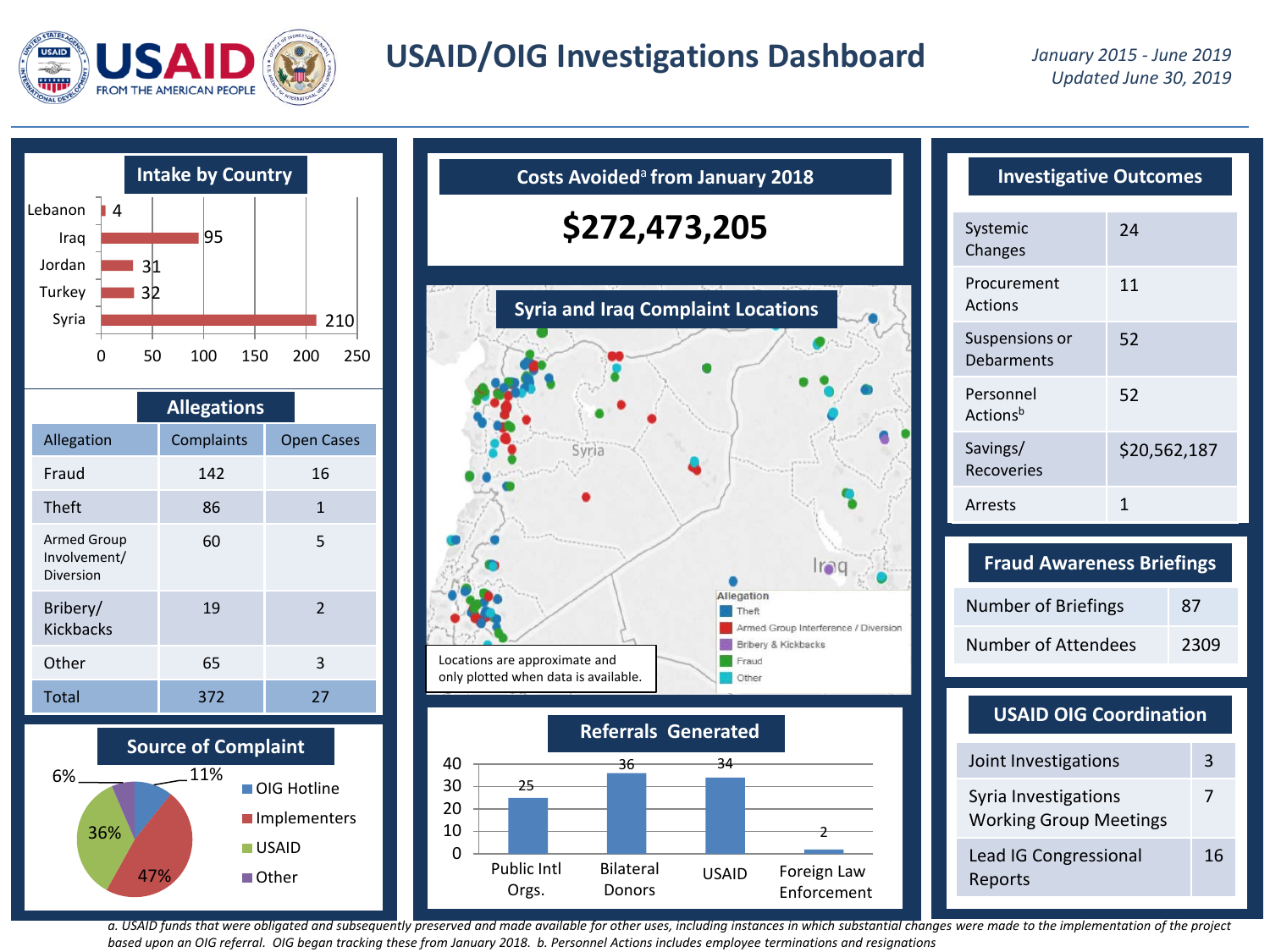## **USAID Debars Two Individuals after OIG Investigation Uncovers Falsified Documents**

In March 2019, based on USAID OIG/I investigations and referrals, USAID debarred Muhammed Abdel Raheem Tabib, former international finance manager for Jordan Health Aid Society (JHAS), for three years. JHAS was a sub-awardee to International Medical Corps (IMC) and its role was to support health facilities in southern Syria, provide payment incentives to health care providers, rent and operate Dleil Hospital for injured Syrians located in Jordan, and transport and distribute Non-Food Items (NFI) kits to internally displaced persons (IDPs) in southern Syria.

In March 2019, based on USAID OIG/I investigations and referrals associated with the case, USAID debarred Tabib after the investigation revealed that while Tabib was working at JHAS, he prepared falsified payment vouchers and fabricated contracts for falsified employee roles at Dliel Hospital. USAID OIG/I investigations and referrals associated with the case also led to USAID's decision to debar Mahmoud Abdallah Mahmoud (also known as Abu Hadi), the JHAS transportation manager, for three years. The USAID OIG/I investigation revealed that Abu Hadi fabricated employee documents and beneficiary lists related to the distribution of NFIs. Abu Hadi also stole and/or diverted NFI kits from the program.

## **USAID Resumes Approximately \$87.9 Million in Program Funds in Northwest Syria after Implementing Major Systemic Changes and Issuance of an OFAC License**

As previously reported in 2018 Q3, when USAID OIG/I identified terrorist diversions of USAID-funded food assistance in NW Syria, USAID suspended \$87.9 million in programming. Following a USAID OIG/I strategic referral including information gleaned from several investigations, USAID implemented several major changes. The changes include implementing postaward vetting for prime and sub-awardees in northwest Syria, increasing in third party monitoring, requiring risk mitigation plans, adding restrictive award language to all new awards, and cost modifications for those organizations operating in northwest Syria. Finally, the U.S. Treasury Department issued a license from the Office of Foreign Asset Control (OFAC) in November 2018 that allowed the resumption of programming activities in NW Syria provided strict guidelines were followed. Some of the guidelines included additional risk mitigation planning, implementer and subaward vetting, and additional reporting to OFAC on diversions should they occur. Approximately \$87.9 million in programs resumed following the issuance of the OFAC license.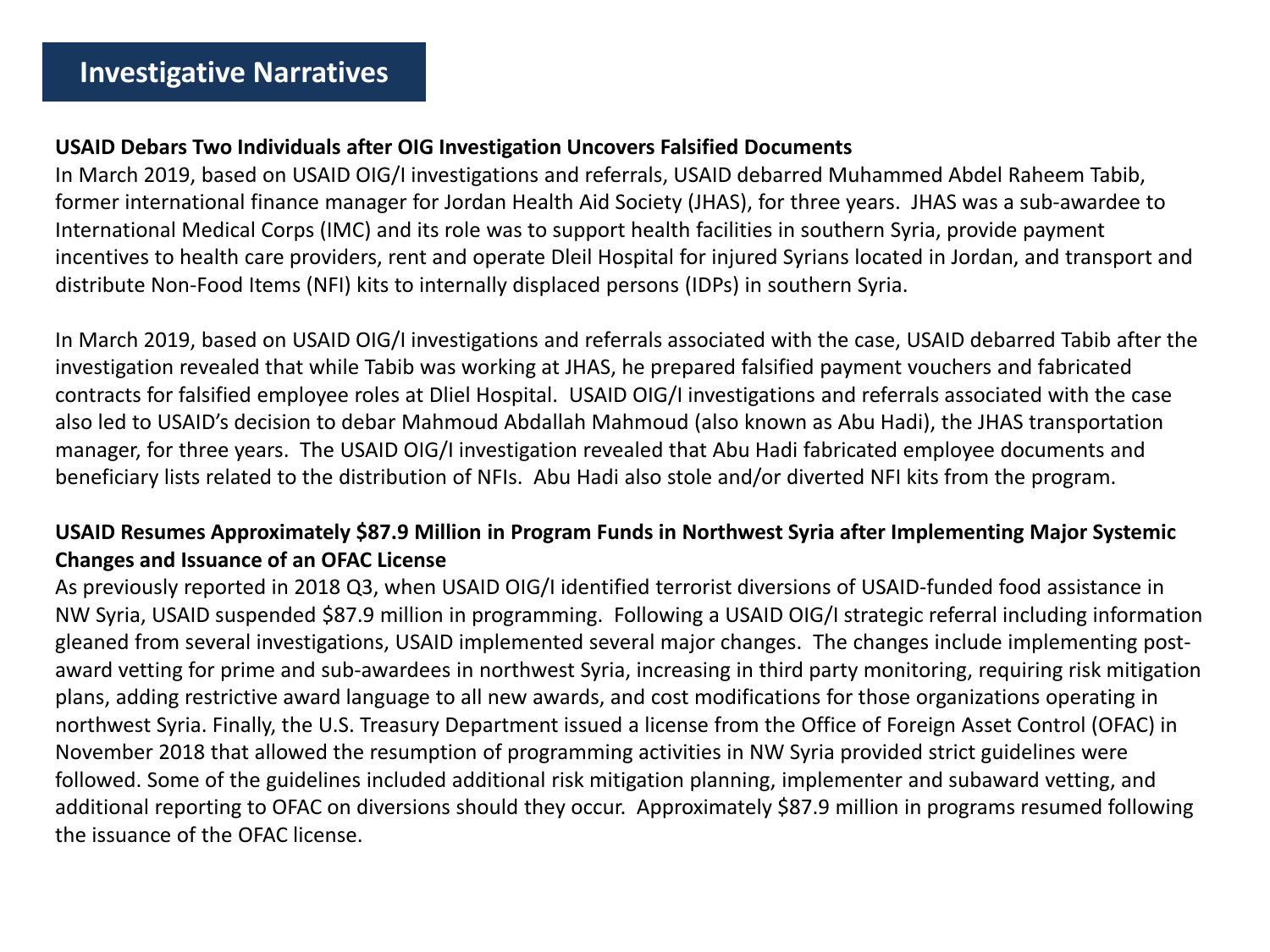## **USAID OIG Investigators Present Findings at Sixth Syria Investigations Working Group (SIWG)**

In November 2018, the European Anti-Fraud Office (OLAF) hosted the SIWG in Brussels, Belgium. USAID OIG/I assisted in organizing the event and provided several presentations. The focus of this meeting was sharing case information and building relationships with public international organization (PIO) oversight and donor government counterparts working on Syria or surrounding countries with similar complex emergencies. More than 50 people attended, including representatives of the oversight or investigative elements of USAID OIG and the Department of State OIG. Additionally, representatives from international donors and PIOs attended, including Department for International Development (DFID); OLAF; International Federation of the Red Cross (IFRC); Swedish International Development Cooperation Agency (SIDA); United Nations Development Programme (UNDP); World Food Program (WFP); World Bank; and the Norwegian Ministry of Foreign Affairs (MFA). USAID OIG presented on various case-related topics during the working group.

#### **USAID OIG Investigations Team Visits Syria**

In late November and early December of 2018, a team from USAID OIG's Office of Investigations traveled to Syria to conduct fraud awareness training, oversight of USAID programs, and limited investigative activity. Although poor weather prevented the OIG team from completing any of the activities it had planned, OIG learned the significant logistical hurdles involved in traveling to Syria and providing oversight for this complex portfolio.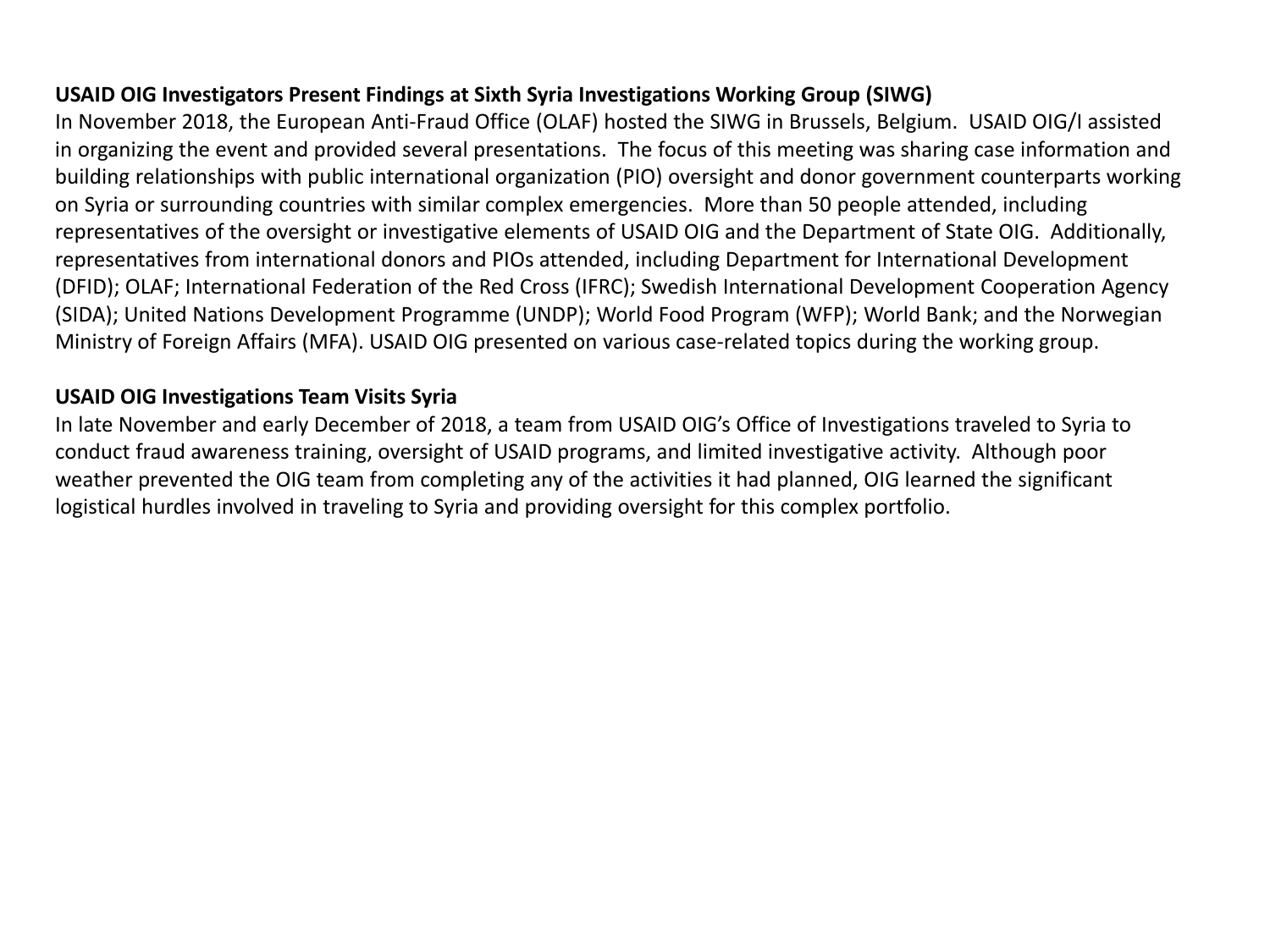## **USAID OIG Briefs Senior USAID, State Department, and National Security Council Staff on Armed Group Diversions in Syria** Since late 2017, OIG investigations have uncovered numerous instances of possible or confirmed diversions to armed groups in Idleb Governorate in northwestern Syria, including Hay'at Tahrir Al-Sham (HTS), a designated Foreign Terrorist Organization. For example, one OIG investigation found that an NGO's employees knowingly diverted USAID-funded food kits to HTS by allowing the fighters to be included among program beneficiaries and submitting falsified beneficiary lists.

In August 2018, OIG referred its findings to USAID and briefed senior USAID officials on the risks of humanitarian assistance being diverted to armed groups in northwestern Syria. In response to the referral, USAID suspended the activities of one crossborder implementer in HTS-controlled areas of northwestern Syria, affecting approximately \$4.3 million in program funds. In August and September 2018, OIG briefed State Department officials, including Acting Assistant Secretary of State for the Bureau of Near Eastern Affairs David M. Satterfield and Special Presidential Envoy for the Global Coalition to Defeat ISIS Brett McGurk, and National Security Council staff on the information gathered thus far.

## **USAID OIG Ramps Up Fraud Awareness Outreach to Northeast Syria Programs**

OIG works proactively to provide fraud awareness briefings and literature, audiovisual aids, and advice on fraud prevention strategies to USAID personnel and employees of foreign assistance implementers supporting OIR. In July 2018, OIG hosted an Oversight Roundtable with over 130 key representatives from 54 different USAID humanitarian implementers to promote vigilance and rigor in prevention and response to fraud and corruption. The Roundtable provided attendees with an overview of how OIG provides oversight to USAID humanitarian operations, as well as how it collaborates with other donors and Public International Organizations to prevent fraud.

In response to USAID plans to increase stabilization programming in northeast Syria, OIG is ramping up fraud awareness outreach targeting programs and implementers in the region. In September 2018, OIG leadership and senior investigators traveled to Amman, Jordan to meet with the USAID stabilization team for Syria, as well as an NGO implementing a cross-border stabilization program. In September and October 2018, OIG investigators traveled to Baghdad and Erbil to meet with senior US and Iraqi officials and conduct fraud awareness outreach to USAID implementers, reaching 68 implementer staff. OIG also plans to deploy investigators to Raqqa, Syria in November 2018 to conduct fraud awareness briefings and other proactive fraud prevention efforts.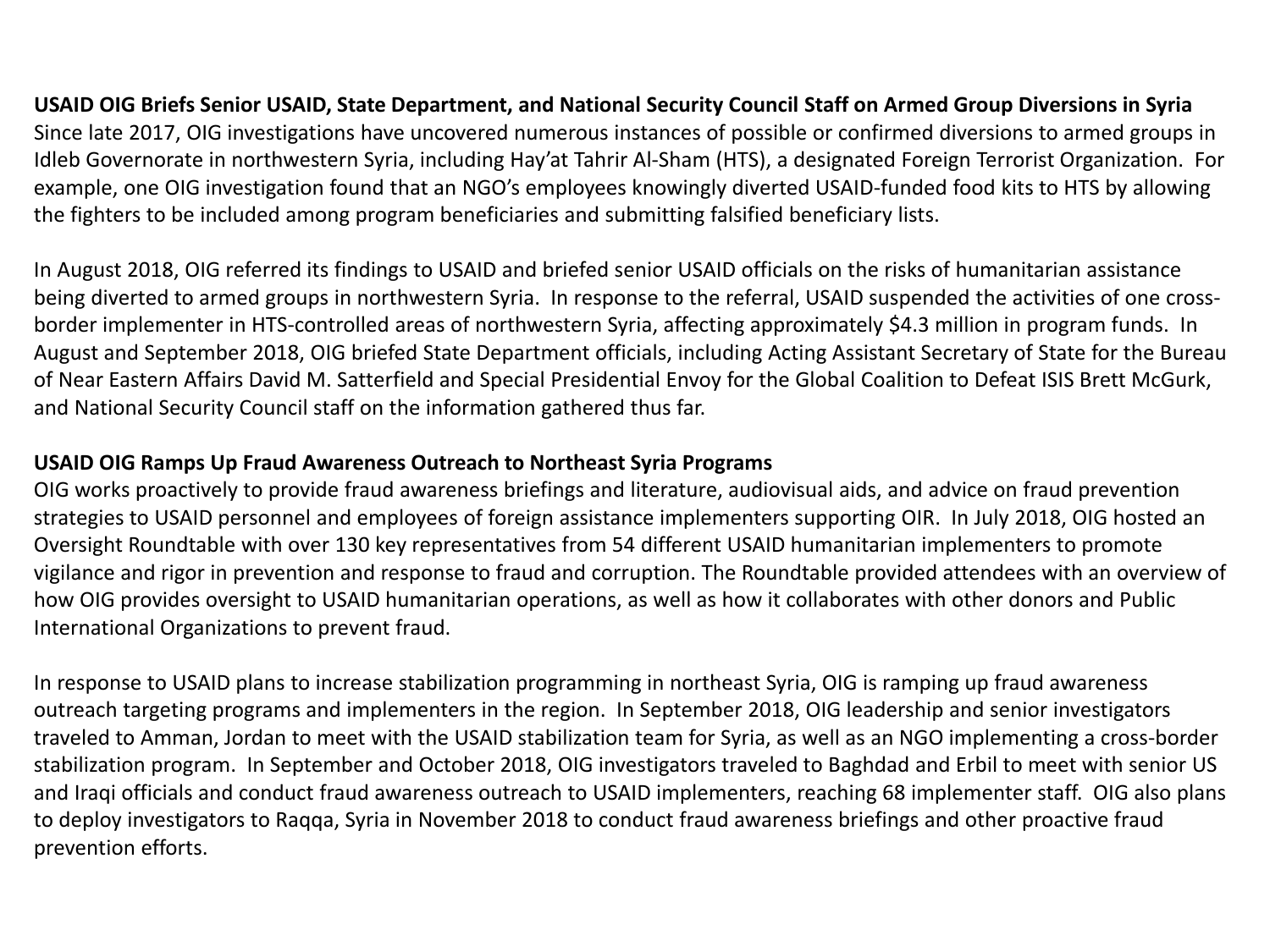## **Two Individuals and Four Companies Debarred for Procurement Fraud Scheme in USAID Syria Cross-Border Program**

An OIG investigation substantiated allegations of fraud with an Office of U.S. Foreign Disaster Assistance (OFDA) Syria crossborder program. OIG found that the Syria cross-border implementer's logistics staff member and its pharmaceutical manager manipulated pharmaceutical tenders by sharing sensitive tender information with vendors that offered bribes, kickbacks, or gratuities. The owner of the vendors and the implementer's pharmaceutical manager set up two shell companies, Salboud Company and Yara Pharmacy, in an attempt to perpetrate a bid-rigging scheme. As a result of the investigation, USAID debarred the pharmaceutical manager, the owner of the vendors, and four companies affiliated with the two individuals (AlHmouz Pharmacy, Al Muzn for Medical Consumables, Salboud Company, and Yara Pharmacy) in September 2018.

#### **USAID Suspends Implementer's Activities in Northwestern Syria Due to OIG Investigation**

In August 2018, USAID suspended a cross-border implementer's activities in HTS-controlled areas in northwestern Syria, due to a referral by USAID OIG regarding HTS interference with USAID-funded humanitarian programs there. USAID OIG's investigation revealed that HTS limited implementer monitoring and evaluations activities in the camp, impacting programming. This suspension of activities in northwestern Syria affected approximately \$4.3 million in USAID funds.

## **OIG Investigation Results in Two Staff Terminations, Three Resignations, Voluntary Suspension Of Portions Of The Program, And Systemic Changes Within The NGO**

An ongoing OIG investigation into diversion of USAID-funded commodities to terrorist groups in northwest Syria resulted in the NGO voluntarily suspending portions of its program and instituting 100% re-verification of beneficiaries in March 2018. Additionally, the NGO implemented new procedures in its flour distribution program in May 2018. The investigation revealed staff within the NGO who were affiliated or sympathetic to known terrorist groups; in June and July 2018, two were terminated and an additional three staff members resigned.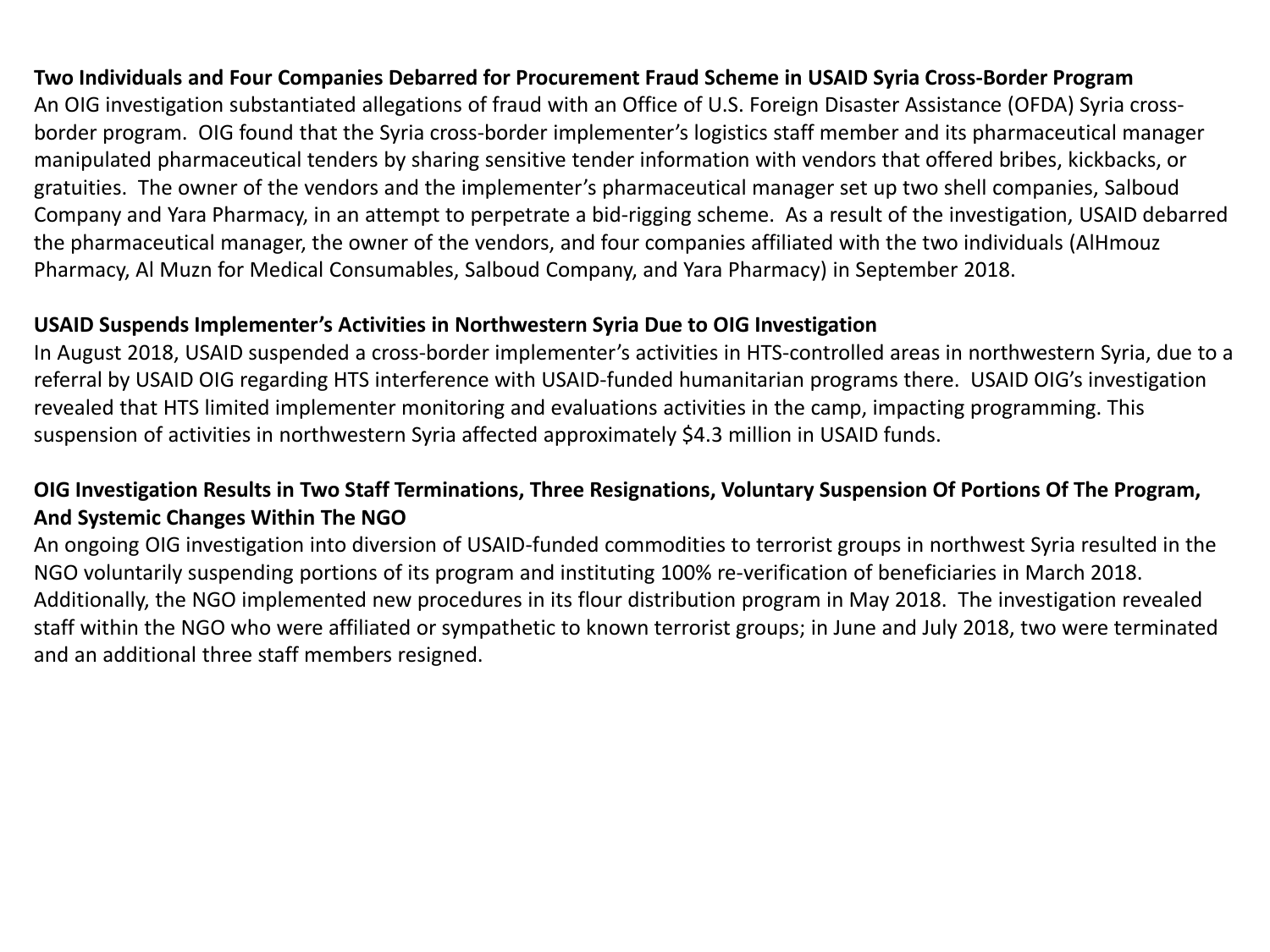**USAID Issues Bill of Collection for More Than \$600,000, Debars Three Individuals Following Investigation into NGO Fraud Ring** An ongoing OIG investigation into bid rigging, collusion, bribery, and kickbacks between Turkish vendors and procurement staff from four NGOs in southeast Turkey resulted in USAID issuing a \$610,782 bill of collection in May 2018 to one of the NGOs whose employees perpetrated the scheme. USAID also debarred three individuals connected to the scheme in June 2018. The investigation has thus far uncovered evidence of Turkish vendors conspiring with procurement staff of USAID implementers that conducted cross-border humanitarian assistance programs for Syrian internally displaced persons.

These actions are in addition to previously reported investigative outcomes that include seven employee terminations, one employee suspension, five employee resignations, seventeen debarments of individuals and companies, thirteen systemic changes by USAID offices effecting award management, program oversight, internal processes, and fraud prevention efforts, and the suspension of \$239 million in program funds amongst the NGOs under investigation.

## **27 Individuals Fired After OIG Investigation Uncovered Diversion of USAID Commodities to a Designated Terrorist-Organization**

From March to May 2018, a USAID-funded NGO terminated the employment of 27 individuals after an ongoing OIG investigation found that the NGO's employees in Syria participated in a scheme in which USAID-funded food kits were diverted to a designated terrorist organization called Hay'at Tahrir Al-Sham (HTS) that operates in northern Syria. HTS is an offshoot of the al Qaeda-affiliated Jabhat Al Nusra. The employees allowed HTS fighters to be included among program beneficiaries and submitted falsified beneficiary lists to USAID to conceal the fighters' participation in the food assistance program. USAID previously suspended the \$44.6 million dollar program in February 2018 as a result of the investigation's findings.

## **USAID OIG Investigators Present Findings at Fifth Syria Investigations Working Group**

In May 2018, USAID OIG co-hosted the fifth meeting of the Syria Investigations Working Group with UN WFP in Rome, Italy. Forty-one members from 18 bilateral donors and Public International Organizations, including UNHCR, DFID, SIDA, the European Commission Anti-Fraud Office, and UNDP. The working group is a platform to promote investigative cooperation and collaboration among agencies, promote improved information sharing, and provide in-depth education on topics such as material support to terrorist and armed groups and sexual exploitation and abuse impacting-cross border programs into Syria.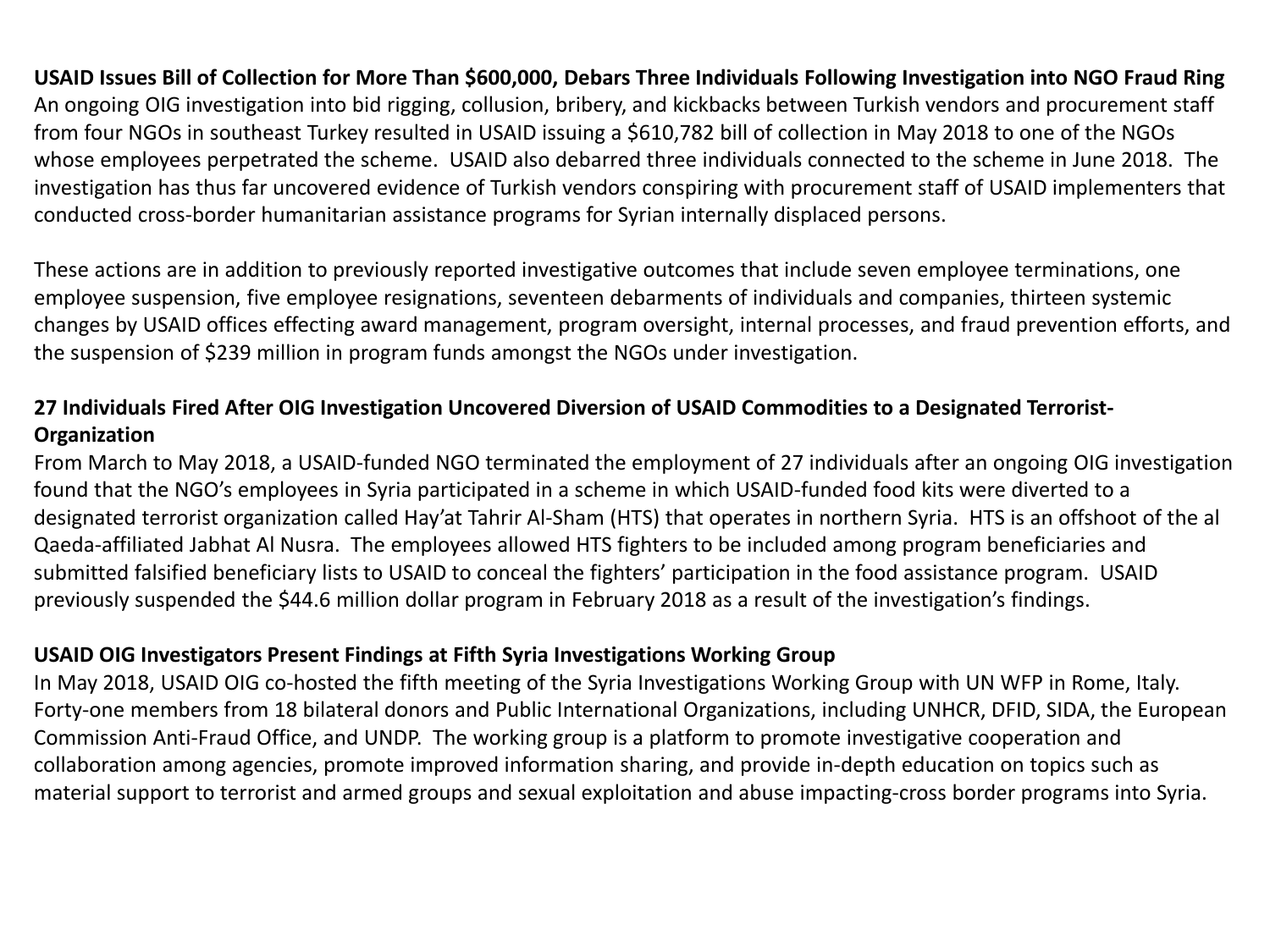## **Joint OIG Investigation with UNDP Results in Nearly \$150 Million in Funding Put to Better Use and New Internal Controls to Protect Taxpayer Funds**

A joint OIG investigation with the UNDP Office of Audit and Investigation identified indications of fraud and corruption in an Iraqi stabilization project. In July 2017 the United States pledged \$150 million to the UNDP Iraq stabilization program but due to fraud allegations, it was placed on hold. The project assists Iraqis in returning to their communities that have been freed from occupation by the Islamic State of Iraq and the Levant. As a result of the investigation, USAID and UNDP agreed in January 2018 to include additional requirements to the funding that required strengthening its internal controls by expanding monitoring of stabilization activities; controlling information sharing on contract details; enhancing training and capacity building on fraud prevention; and establishing a full-time investigator focused on Iraq in order to prevent fraud.

#### **USAID Debars Six Individuals and Companies for Procurement Violations in Syria Cross-Border Assistance Programs**

In July 2015, OIG received an allegation related to procurement fraud on a USAID-funded cross-border assistance program. The investigation substantiated the allegation, revealing that procurement staff accepted bribes to provide certain vendors with an unfair advantage. These vendors also provided sub-standard goods that fell below the quality specified in the contract. OIG also found that some implementer staff created fraudulent email accounts to compete for bids offered by the implementer. In January 2018, USAID debarred five individuals and companies, and in March 2018, debarred a sixth individual for his role in the scheme.

#### **USAID OIG Investigators Present Findings at Fourth Syria Investigations Working Group**

In November 2017, USAID OIG attended the fourth meeting of the Syria Investigations Working Group in Glasgow, Scotland, hosted by the United Kingdom's DFID. The meeting was attended by investigators from eight UN agencies and four bilateral donors, along with the International Federation of the Red Cross and the Department of State OIG. Attendees exchanged information on ongoing investigations related to cross border programs into Syria and corruption affecting Iraqi stabilization programming. The meeting included briefings by USAID OIG, DFID, USAID OFDA, Mercy Corps, and UNDP. USAID OIG investigators presented on their investigations related to corruption impacting Iraq stabilization programs and cross-border programs into Syria.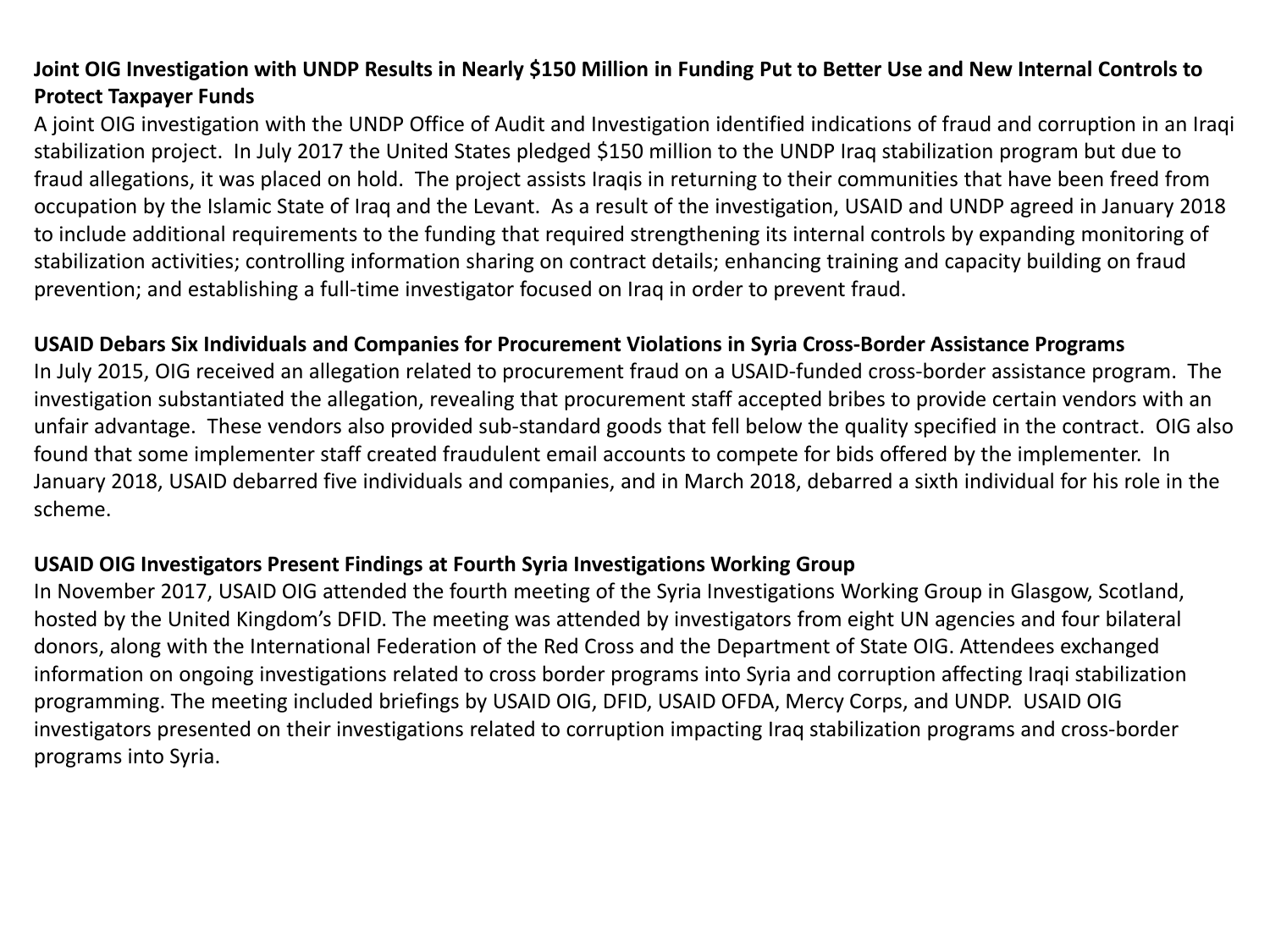## **OIG Conducts Outreach in Baghdad and Erbil to Fight Fraud in Iraq Humanitarian Programs**

In FY17, USAID provided more than \$361 million for the humanitarian response in Iraq, spread across the health; shelter; relief commodities; water, sanitation, and hygiene; protection; and food assistance sectors. To enhance oversight on USAID-funded humanitarian programs in Iraq, OIG investigators, analysts, and auditors conducted outreach to USAID staff and implementers in the cities of Baghdad and Erbil in Iraq in September 2017. During the trip, the team met with US Embassy staff, including members of the USAID Disaster Assistance Response Team and USAID/Iraq staff managing USAID-funded stabilization programs, to develop a greater understanding of the Agency's programs and their vulnerability to fraud, waste, and abuse. OIG staff also reached out to representatives from public international organizations such as the World Health Organization (WHO) and UNDP, as well as USAID implementers. Beyond conducting **10** fraud awareness briefings to **289** participants from USAID and implementing partners, the team visited more than **11** implementer offices and warehouses, assessing the strength of their procurement and logistics systems and identifying potential areas of concern.

#### **OIG Investigation Leads to Pre-Award Suspension, Scrutiny of a USAID Award Recipient's Procurement Procedures**

In September 2016, OIG received an allegation related to corruption and collusion by sub-contractors working on cross-border humanitarian assistance programs in Syria. These organizations were allegedly linked to an individual involved in manipulating procurement tenders by USAID-funded NGOs through the use of numerous companies. Due to findings uncovered during the investigation, OIG issued an interim referral to USAID's Office of Food for Peace (FFP). As a result, FFP delayed their \$13.5 million award to the prime implementer based on concerns about the implementer's procurement structures and their sub-contractor's warehouse practices and strongly advised against procuring under their pre-award letter, effectively halting program activities. The case is open and ongoing.

#### **OIG Investigation into Fraud in Syria Cross-Border Program Results in Six Suspensions**

In March 2015, OIG received allegations of fraud and mismanagement against an OFDA sub-awardee. OIG found that the subawardee had not distributed aid products in southern Syria in accordance with the sub-award, but instead had another organization do the distribution. Despite the fact that the sub-awardee did not incur the planned expenses for the warehouse, transportation, or distribution, it falsified documentation and billed OFDA for the full cost of the project. In addition, in 2013, the sub-awardee falsified pay slips and charged USAID the salaries of employees working at a USAID funded hospital in Jordan although the employees had left the organization several months prior. In May 2017, USAID suspended the sub-awardee and five of its employees from doing business with the US Government.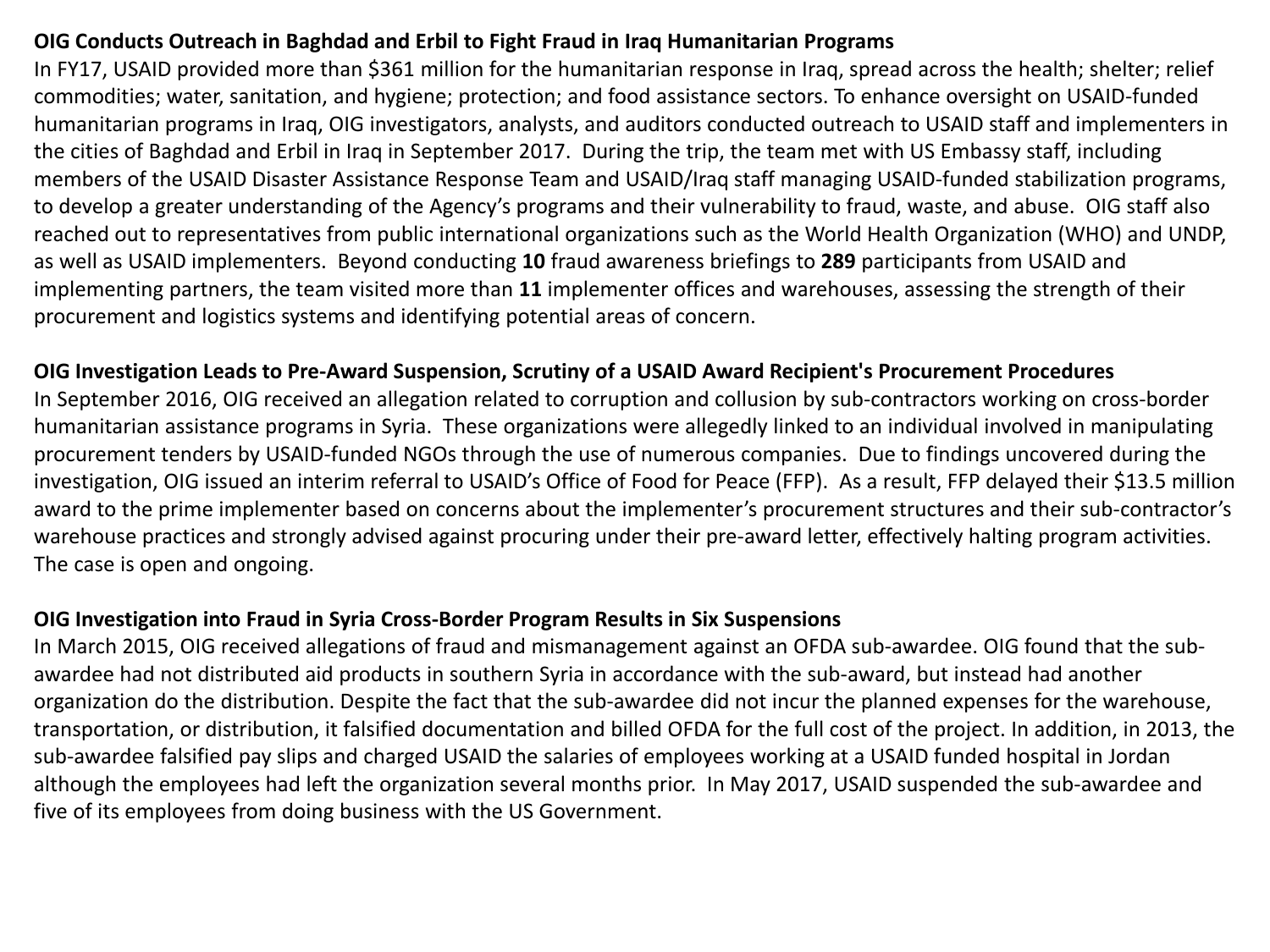#### **USAID OIG Collaborates with Norway's Ministry of Foreign Affairs on Fraud Awareness Workshop**

In June 2017, USAID OIG special agents collaborated with Norway's Ministry of Foreign Affairs and provided a workshop on Fraud Awareness in the Syrian Humanitarian Context in Oslo, Norway. Fifty-seven attendees from various NGOs and bilateral donors learned about common fraud schemes, product substitution, procurement file reviews, and analysis of various case studies. Norway's State Secretary Tone Skogen provided the opening remarks for the workshop. USAID OIG special agents were invited given their expertise in this arena and provided presentations based upon their field experience working cases for D-ISIS Investigations Task Force.

#### **OIG Investigation of Collusion Leads to Resignation**

In October 2015, USAID OIG investigated collusion between a USAID implementer's logistics staff members and a vendor that supplied goods for humanitarian assistance. During the investigation, OIG discovered that the implementer's logistics manager did not disclose previous conflicts of interest, specifically that his relative owned a vendor that had won tenders from a USAID implementer while he was still employed there. OIG shared their findings with his current employer, an NGO conducting crossborder operations. As a result of the investigation, the logistics manager resigned in April 2017.

#### **USAID OIG Launches D-ISIS Investigative Task Force**

With the growing threat of ISIS in the Middle East and elsewhere, USAID has pivoted its efforts in the Operation Inherent Resolve (OIR) area of responsibility to reflect its critical role in countering and defeating ISIS (D-ISIS) through humanitarian and development programming. In parallel, the OIG established the D-ISIS Investigative Task Force in April 2017 to ensure oversight and prevent fraud, waste, and abuse in these operations.

The D-ISIS Investigative Task Force brings together OIG staff from across the divisions to expand our work on OIR matters and leverage a breadth of expertise available within and outside OIG. Members include USAID investigators, analysts, auditors, and managers based in Washington, DC; Cairo, Egypt; and Frankfurt, Germany, as well as State OIG investigators. In the coming months, the task force plans to co-locate its members in USAID OIG space to further bolster collaboration.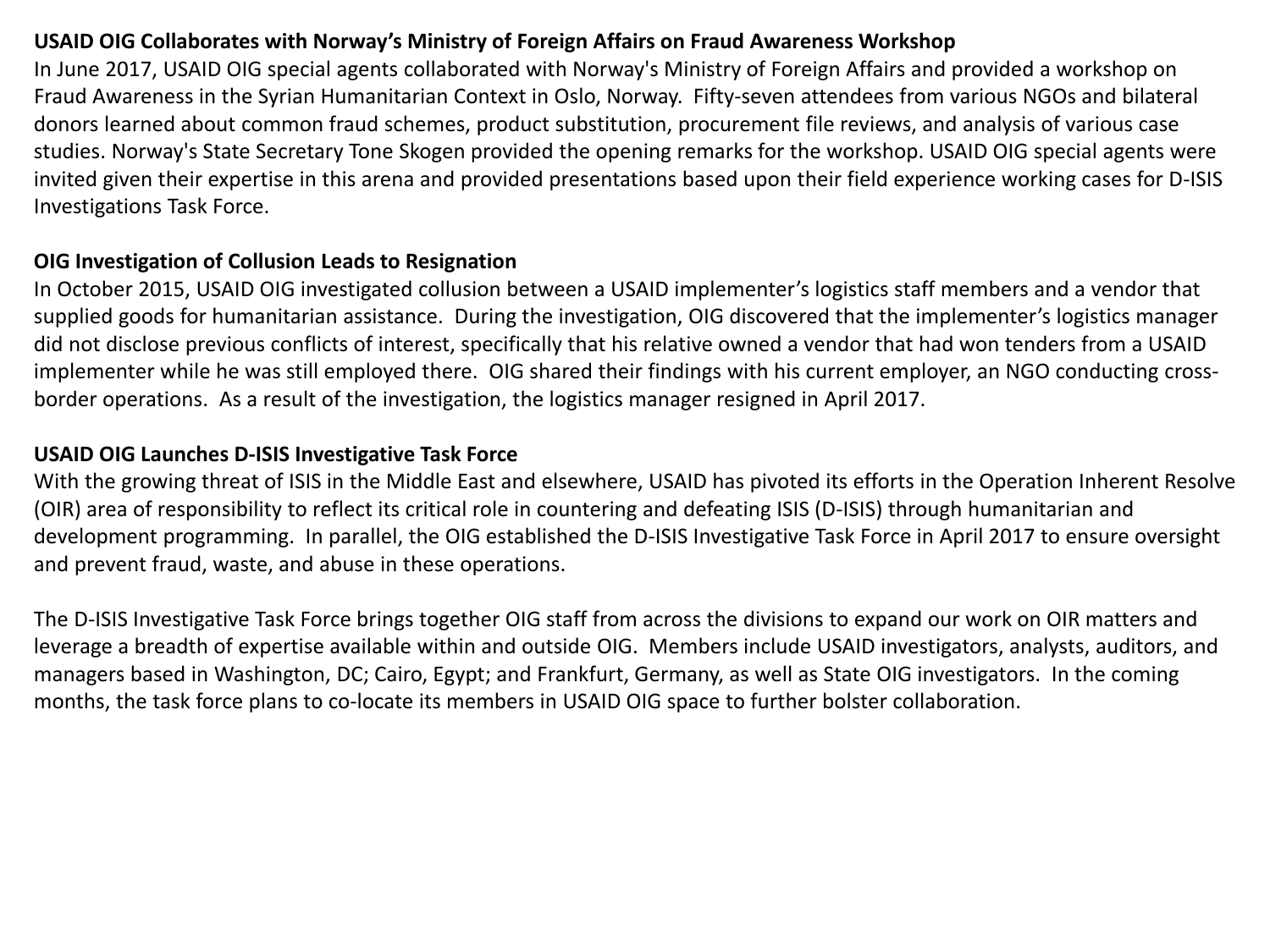#### **OIG Referral of Sub-Partner Management Issues Results in \$8 Million Reduction in Cross-Border Syria Program**

Between October 2015 and September 2016, USAID OIG received six complaints alleging fraud and false claims in several subawards of an Office of U.S. Foreign Disaster Assistance (OFDA) sub-awardee for a Syria cross-border program. The allegations included mismanagement in sub-partner-run clinics inside Syria, including theft and mismanagement of salaries paid to clinic staff and signature discrepancies across payment vouchers, timesheets, contracts, and sub-awardee monitoring forms. The subawardee visited the clinics and reported that one sub-partner did not monitor all salary disbursements due to lack of capacity and a desire to avoid responsibility for the salary payments. Upon a visit to a second sub-partner, the OFDA sub-awardee found that the sub-partner had "exactly the same" paperwork and salary management problems as the first organization it visited.

OIG referred these findings to OFDA. As a direct result of this referral, OFDA decided to reduce the sub-awardee's award from \$18 million to \$10 million in February 2017, resulting in a savings of \$8 million to the United States Government.

#### **OIG Investigation of Collusion Leads to Resignation**

In October 2015, USAID OIG investigated collusion between a USAID implementer's logistics staff members and a vendor that supplied goods for humanitarian assistance. During the investigation, OIG discovered that the implementer's logistics manager did not disclose previous conflicts of interest, specifically that his relative owned a vendor that had won tenders from a USAID implementer while he was still employed there. OIG shared their findings with his current employer, an NGO conducting crossborder operations. As a result of the investigation, the logistics manager resigned in April 2017.

#### **USAID OIG Workshop Bolsters Fraud Prevention Awareness Among Syria Humanitarian Assistance Stakeholders**

In February 2017, USAID OIG hosted a Fraud Prevention and Awareness Workshop in Amman, Jordan that educated implementing partners and donors on the common fraud schemes that investigators have uncovered in Syria-related humanitarian programs. Workshop sessions ranged from fraud indicators and preventive measure for humanitarian aid programs. Over 150 individuals from more than 30 bilateral and multilateral donors, local and international NGOs, USAID and State implementing partners and sub-partners attended and exchanged ideas. Feedback from the workshop was very positive and OIG/I hopes to partner with other bilateral and multilateral donors to host similar workshops in the future.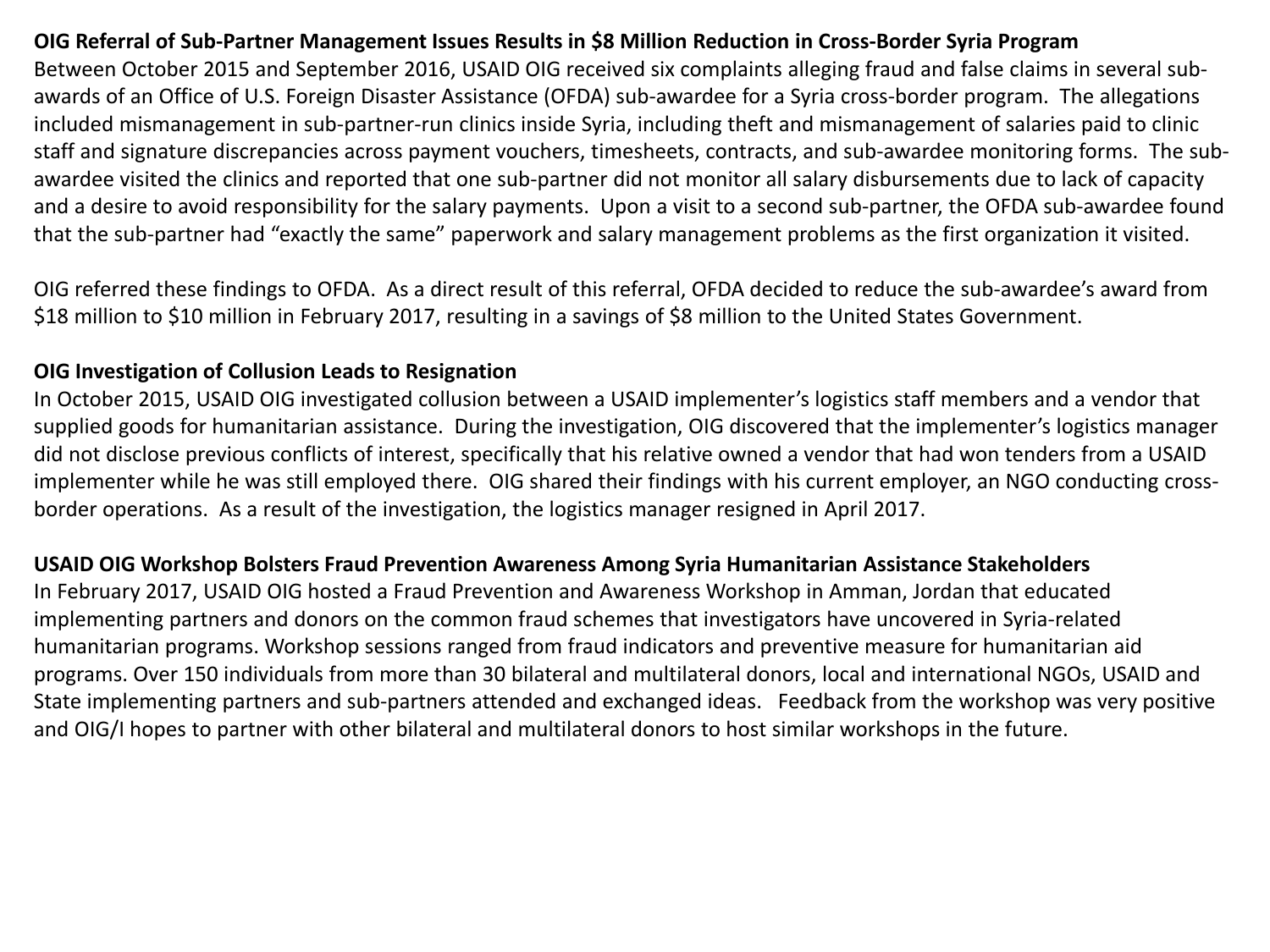## **Third In-Person Syria Investigation Working Group Meeting Held in Amman, Jordan**

Following the OIG-hosted fraud awareness workshop, USAID OIG attended the third in-person meeting of Syria Investigations Working Group (SIWG) in Amman, Jordan where representatives from oversight entities of bilateral donors and UN agencies exchanged information on OIG's investigations into fraud and abuse in Syrian cross-border programs. The working group began with remarks by USAID Inspector General Ann Calvaresi-Barr and the World Food Programme Inspector General and included case briefings by USAID OIG, Irish Aid, and the United Nations Development Program.

#### **Second In-Person Syria Investigations Working Group Meeting Held in New York**

In August 2016, USAID OIG organized an in-person meeting of the SIWG, co-hosted by the United Nations Population Fund and the United Nations Development Programme in New York City. The meeting was attended by representatives from the oversight bodies of other bilateral donors and public international organizations (PIOs). The Working Group was greeted by remarks from the USAID OIG Deputy Inspector General and included case briefings from two USAID OIG special agents.

## **USAID OIG Inspector General Provides Congressional Testimony**

On July 14, 2016, Inspector General Ann Calvaresi-Barr testified before the House Foreign Affairs Committee's Subcommittee on the Middle East and North Africa alongside Thomas Melito, Director for International Affairs and Trade at the Government Accountability Office. The topic of the testimony was OIG's investigative work related to USAID's humanitarian assistance in Syria. Mrs. Calvaresi Barr discussed, among other things, the fact that OIG investigations have raised concerns about USAID implementers' fraud tracking and reporting practices, USAID's oversight of the implementers, and implementer logistics, quality control, and monitoring procedures.

## **USAID Cooperative Agreement Reduced by \$10.5 Million Due to Detected Fraud in Syria Cross-**

## **Border Program**

In March 2015, OIG received allegations of fraud and mismanagement against an Office of U.S. Foreign Disaster Assistance (OFDA) subawardee. OIG found that the subawardee had not distributed aid products in southern Syria in accordance with the subaward, but instead had another organization do the distribution. Despite the fact that the subawardee did not incur the planned expenses for the warehouse, transportation, or distribution, it billed OFDA for the full cost of the project. In July 2015, as the result of OIG investigative findings, OFDA reduced its overall planned funding by \$10.5 million to the prime implementer. The investigation into the prime implementer's management of the subawardee is ongoing.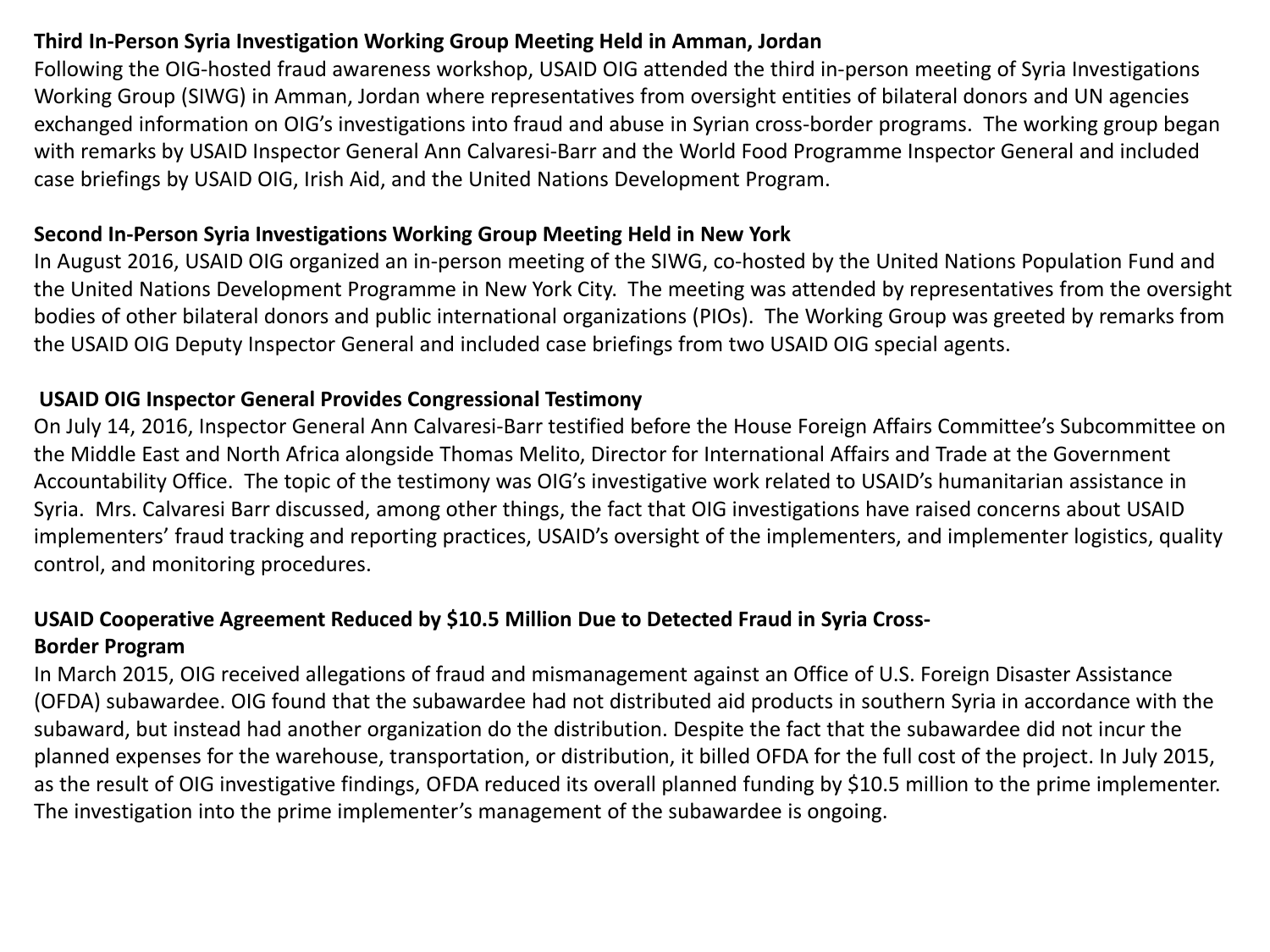#### **Investigation Leads to Partial Termination of a USAID-Funded Syria Cross Border Program and a Savings of \$968,319**

An ongoing OIG investigation revealed systemic weaknesses on the part of an implementer in the procurement, storage, handling, transportation, and distribution of pharmaceuticals and medical supplies purchased for use in Syria. As part of the investigation, OIG personnel physically inspected materials on hand in several warehouses operated by the implementer, reviewed associated documentation, and interviewed key personnel. OIG shared its findings regarding these issues as well as procurement irregularities identified in the course of the ongoing investigation with USAID, which conducted a concurrent inspection of the warehouses and materials in question. In March 2016, USAID partially terminated the implementer's award for failing to comply with terms and conditions resulting in the implementer cancelling planned and approved procurement of additional pharmaceuticals valued at \$968,319.

#### **OIG Investigations in Turkey and Jordan Result in Suspensions at OFDA Projects**

Two ongoing OIG investigations revealed possible product substitution, bribery and procurement fraud in USAID-funded nonfood item (NFI) procurements conducted for the Syria cross-border program. One case currently involves multiple Office of Foreign Disaster Assistance (OFDA) funded projects in Turkey and the other includes one OFDA funded project in Jordan. As a result of preliminary investigative data OIG shared with USAID in December 2015, USAID suspended certain program activities carried out by the impacted implementing partners. USAID OIG also referred twenty-four entities to the USAID Suspension and Debarment Office for potential administrative action.

## **Syria Investigations Working Group**

In October 2015, USAID OIG founded the Syria Investigations Working Group (SIWG). The group consists of representatives within the investigative oversight bodies of the USAID OIG, the Department of State OIG, public international organizations (PIOs), and bilateral donors. The group shares investigative leads, coordinates oversight activities, and identifies trends in the region. OIG hosted the group's two teleconferences and, in February 2016, hosted an in-person meeting at the U.S. Mission to the United Nations in Geneva. Attendees included representatives of the oversight or investigative elements of USAID OIG and the Department of State OIG as well as several PIOs and bilateral donors.